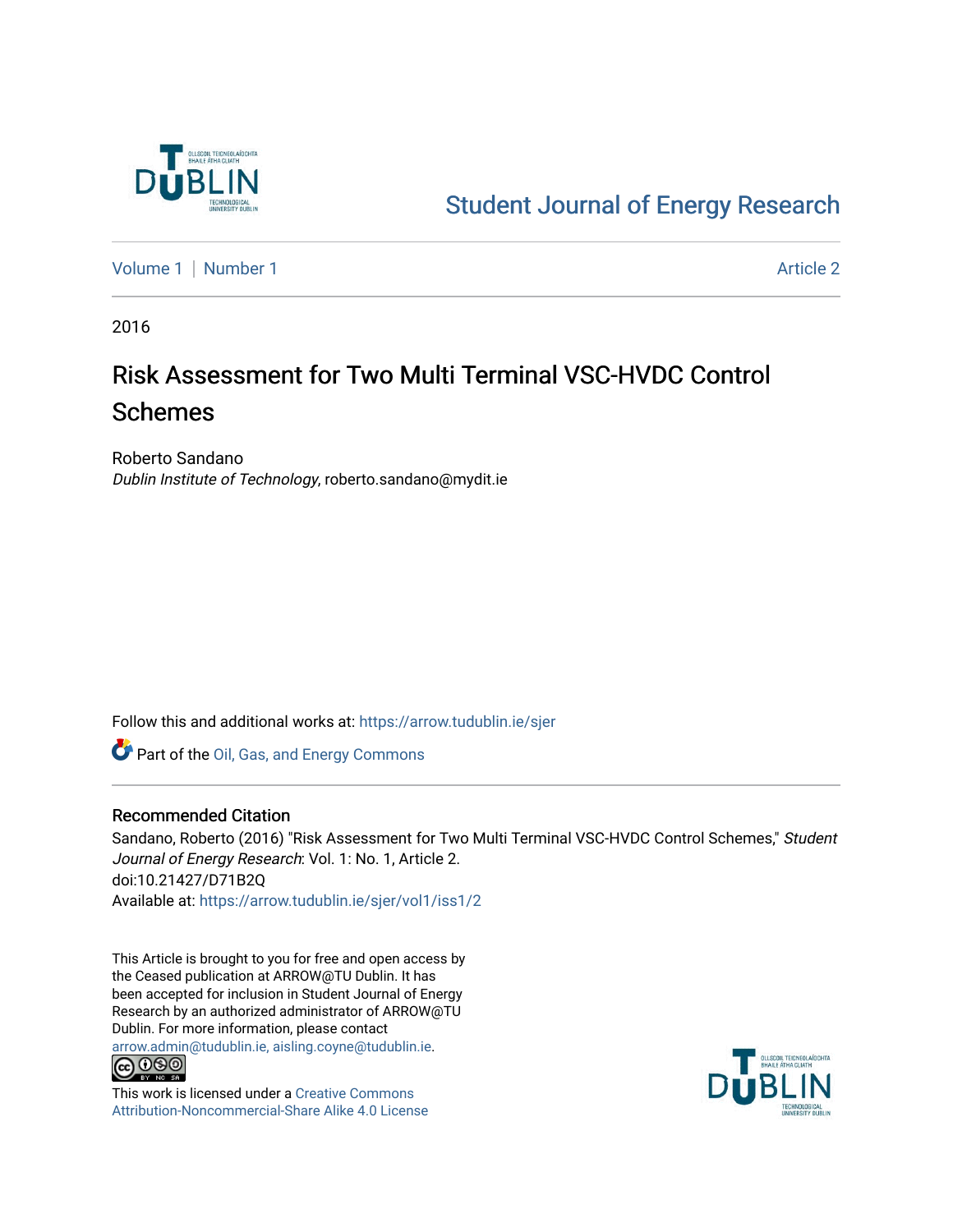## Risk assessment for two multi terminal VSC-HVDC control schemes

Roberto Sandano, PhD candidate Student number: D13126370

School of Electrical and Electronic Engineering, DIT

 $10^{th}$  June, 2016

### Contents

| 1 Introduction                                       |   |
|------------------------------------------------------|---|
| 2 Characterisation of control technologies           | 3 |
| 3 Case study Denmark as a multi-terminal HVDC system | 5 |
| 4 Conclusion and future recommendations              | 7 |

### <span id="page-1-0"></span>1 Introduction

High Voltage Direct Current (HVDC) connections have been in operation since the 1950s. The vast majority of which are point to point connections and use Line Commutated Converter (LCC) technology. Since the late nineties Voltage Source Converter (VSC) technology has become a feasible choice on HVDC transmission systems [\[1\]](#page-8-0). Research is now focused in the development of Multi-terminal (MT)-HVDC system which will facilitate the collection of energy from distant dispersed renewable energy resources and transport this energy to load centres.

Although some multi-terminal systems currently exist, they are rare, with two of them are still using LCC technology (SACOI and Quebec – New England Transmission) and just one of them (Nanao Project), recently commissioned, using VSC technology. The 2014 10-year network development plan by European Network of Transmission System Operators for Electricity (ENTSO-E) presents different Multi-terminal projects to be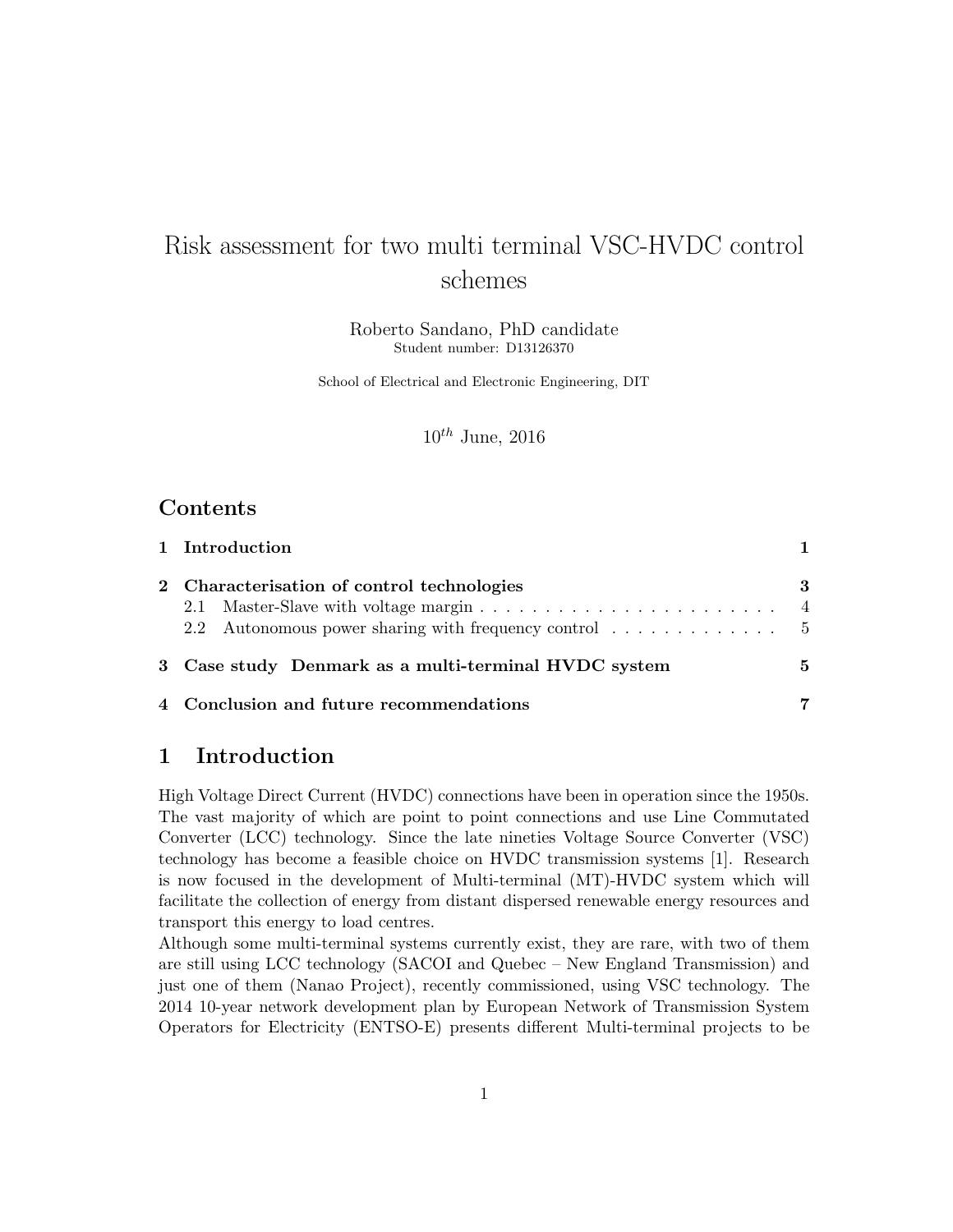implemented in Europe<sup>[1](#page-2-0)</sup>. For e.g. the Project 189 Irish-Scottish Isles concerns the integration of offshore power which will contribute to the security of supply to the GB market and Single Electricity Market (SEM) on the island of Ireland [\[2\]](#page-8-1).

In October 2015 the Network Code on HVDC Connections by ENTSO-E was voted on by Member States and is scheduled to come into force during 2016. ENTSO-E has drafted this Network Code on HVDC Connections and DC-connected Power Park Modules aiming at setting out clear and objective requirements for HVDC System Owners, DC connected Power Park Module Owners, Network Operators and National Regulatory Authorities in order to contribute to non-discrimination, effective competition and the efficient functioning of the internal electricity market and to ensure system security [\[3\]](#page-8-2). There is an understandable reason behind the upcoming regulation which requires the HVDC connections to be able to offer support systems to the stability of the main synchronous networks to which they are connected. For instance Articles 14 and 16 of [\[3\]](#page-8-2) deal with active power regulation for synthetic inertia and frequency control. Under these articles the HVDC grid converter station is required to have the capability to provide to the relevant Transmission System Operator (TSO), an independent control mode to modulate the active power output to assist in maintaining stable system frequency.

In this context this paper introduces a risk assessment for an hypothetical multi-terminal HVDC transmission system between different European countries. The impact of such a transmission system would't be confined to a single national market and regulations and it would not be under the control of a single TSO.

A realistic layout of a multi terminal configuration is necessary in order to set the boundaries of the present job but it can be simply generalised extending the number of converters and/or nodes. The envisaged system consists of four converter terminals of which three grid connection points and a wind farm as shown in Figure [1.](#page-3-1)

The technical connection requirements for HVDC installations, as stated in [\[3\]](#page-8-2), refer to the AC connection points of the relevant system. It is not clear yet if for multi-terminal or meshed systems these rules shall apply or not, it is indeed stated at the Art. 79 that the regulatory authority may attach any conditions to a decision concerning request for a derogation. In fact power park modules becoming connected to a meshed grid should have the possibility to apply, via an expedited process, for derogations to stated requirements. However it is predictable that such a regulation scheme will become compulsory for every kind of HVDC installations in the coming future. The synchronous inertia in Europe indeed is fast decreasing due to the ambiguous efforts of European governments to reduce carbon dioxide emissions on one end and on the other end to phase out from the carbon-free nuclear plants. The recent increased penetration of renewable energy sources has eroded the conventional plants profitability with the risk of early shutdown of these big synchronous machines which were responsible to maintain network stability [\[4\]](#page-8-3) [\[5\]](#page-8-4). The control schemes of the multi-terminal HVDC installation considered here must, in addition to regulate the dispatch of wind power according to market requirements, be

<span id="page-2-0"></span><sup>1</sup>Following unless otherwise stated only VSC technology will be considered.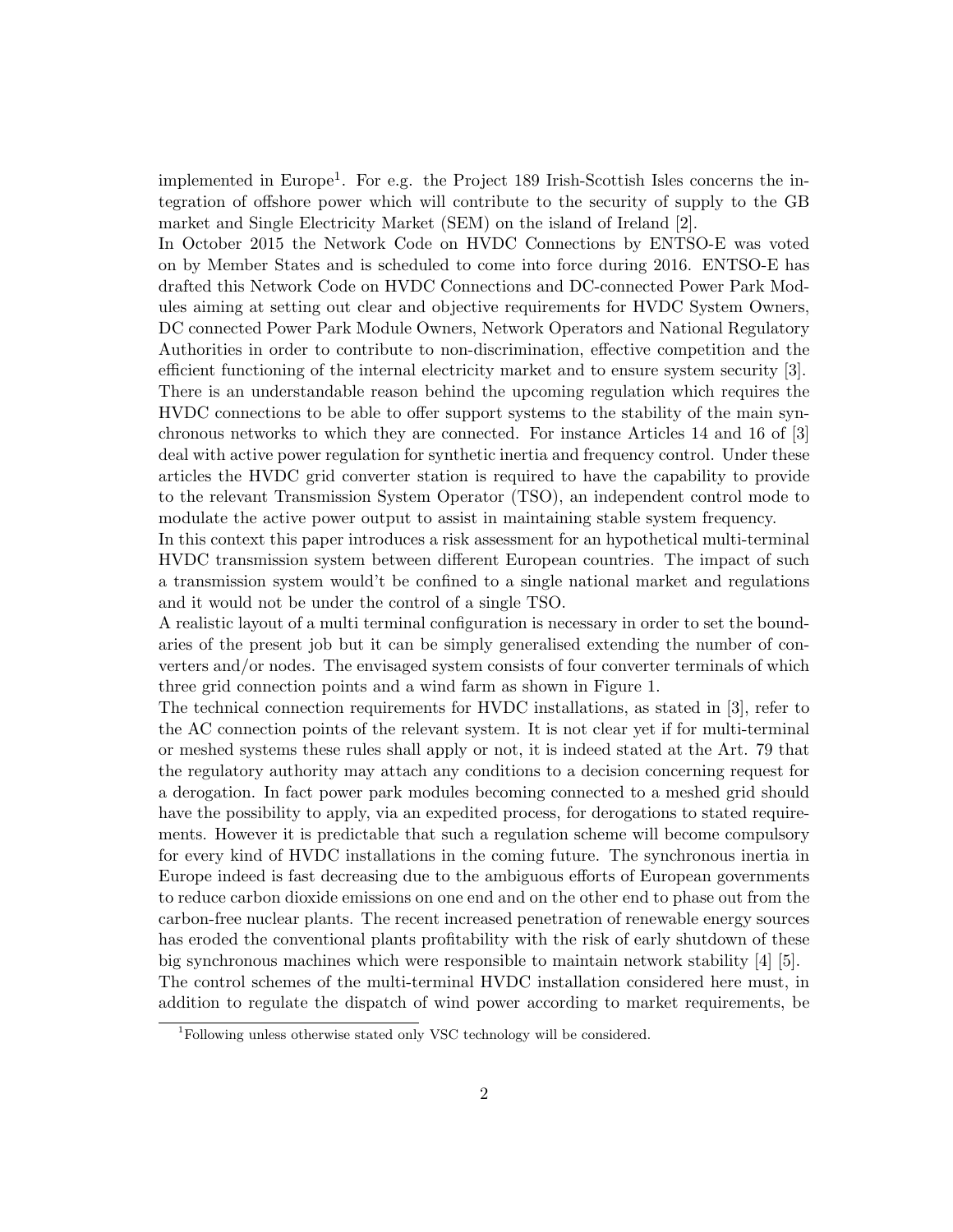

<span id="page-3-1"></span>Figure 1: Four terminals used on the present simulation

designed to provide fast grid support services to every grid connection points.

#### <span id="page-3-0"></span>2 Characterisation of control technologies

The technologies considered here follow the two major schools of thought in regard to the DC network management, i.e. master-slave with voltage margin against the droop DC voltage control.

Master-slave configuration means only one converter station, the master, to be in DC voltage control mode whereas all the remaining slave converters to be in active power control mode. Power factor correction is ensured in all the converter stations having each control logic two degrees of freedom to manipulate. Master-slave technology naturally entitles all slave converter terminals to provide a complete range of grid support services whereas the master converter relies in turn on its connected AC grid.

On the other hand droop control technology in its classical definition in [\[6\]](#page-8-5) does not consider any regulated power flow but its aims are to control the DC voltage to ensure the energy collected by the wind farms is transmitted to the grid networks, and to distribute the generated power between the grid networks according to pre-defined criteria. For this reason here it is considered an improvement of such scheme presented in [\[7\]](#page-8-6) which share the power mismatch in one converter on all the others in order to minimize the deviation in the AC system frequency.

A risk identification on respectively master-slave and droop control schemes is now necessary in order to assess which technology should be adopted in a real multi terminal HVDC application to be based in Europe under the ENTSO-E network area.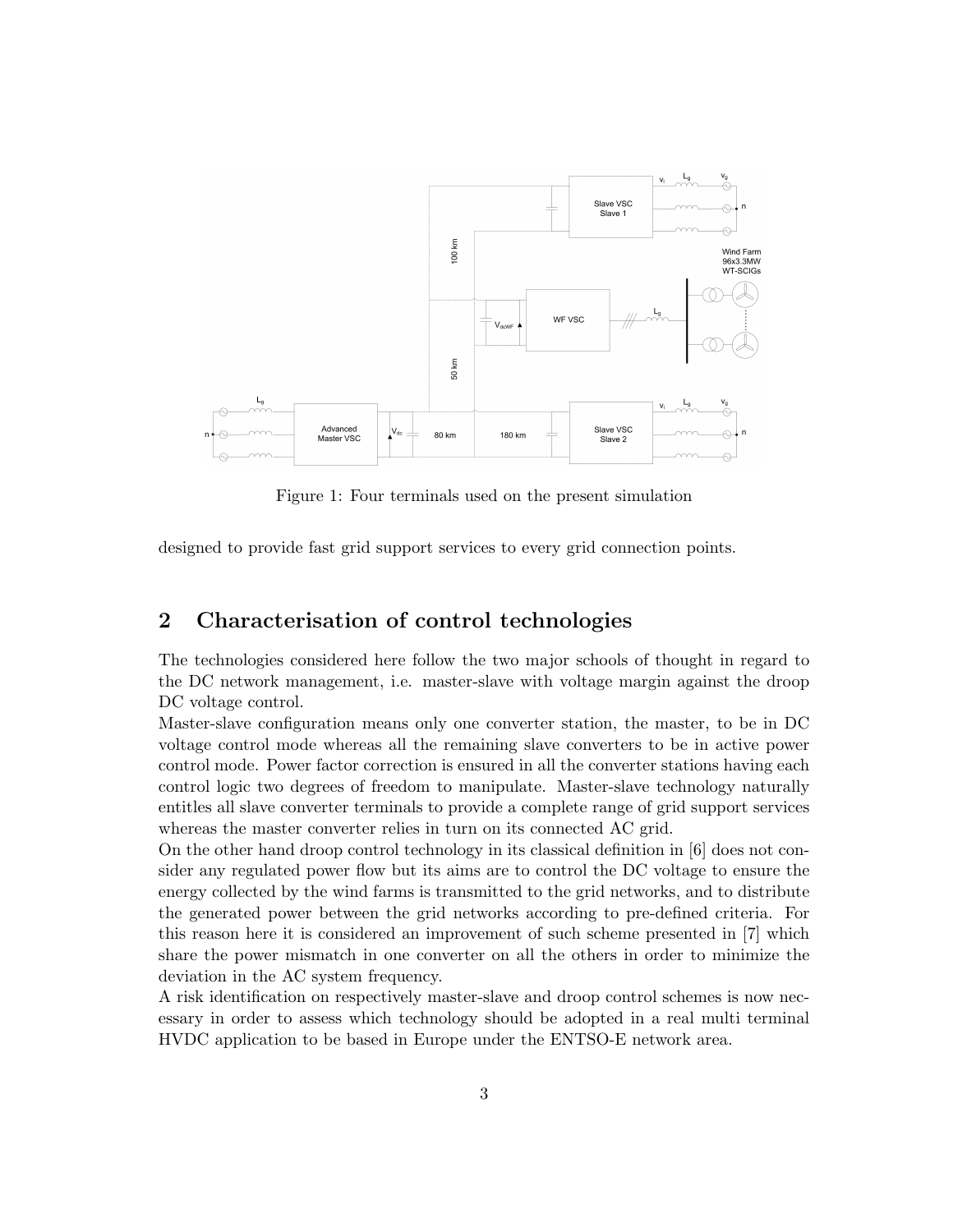#### <span id="page-4-0"></span>2.1 Master-Slave with voltage margin

Master-slave control theory is the natural extension of the adopted control schemes on the existing point-to-point VSC-HVDC installations. For these links indeed, the usual practice is to operate one of the converter stations in active power control mode to ensure the scheduled power exchange. The DC link voltage is maintained by the other station which consequently supplies also the resistive losses in the DC link acting as a slack converter station.

Master-slave relies on a single converter station to control the DC voltage and in case of failure the voltage-margin technology [\[8\]](#page-8-7) ensures that another converter station would become the new master. The advantage of master-slave control scheme is that every slave terminal is allowed to provide a complete range of ancillary services, from the primary frequency regulation on the AC side until the AC voltage stability through injection or withdrawn of reactive power. On the contrary the master converter is responsible for the DC voltage of the whole DC network. Hence it relies on its own AC side for the necessity to increase or to reduce the power to fulfil the sudden requests of regulation on an annexed slave converter.

The strategic importance of the master converter must be addressed at the planning stage because of the relevance on the stability of the whole DC network and on the primary provision of all the ancillary services used on the slave converter terminals. Collateral works are always necessary on the installation of a HVDC plant such as filters and power factor correctors but the coming of such a multi terminal system would re-design the transmission and generation system of the local area. To clarify VSC technology based on IGBT is much more flexible than LCC (thyristor based) but still the impact of such a transmission system it is not free of charges.

A possible solution to adopt together with the installation of the master converter could be a reserve with very fast dynamic dispatch capability, it might be a gas turbine or a hydro pumping storage, flywheel generator could also help to provide the necessary inertia.

Apart from the initial capital costs of the installation of the so-called slack DC bus with the annexed complementary works the master-slave configuration does not need to be constantly monitored with a fast global communication system. All the grid point connections are indeed under normal market activities means dispatching power according to market requirements. Standard market operation communications from the TSO have not to be confused with the actual reading of currents and voltages for the inner control logic of each converters. Truly these inner control values are already currently exchange on the HVDC point to point connections trough optical fibers inside cables but they are considered as an accessory over a control pillar. If some sort of delays arise as jitter effects or communication losses the multi terminal plant would continue indeed to dispatch power regularly.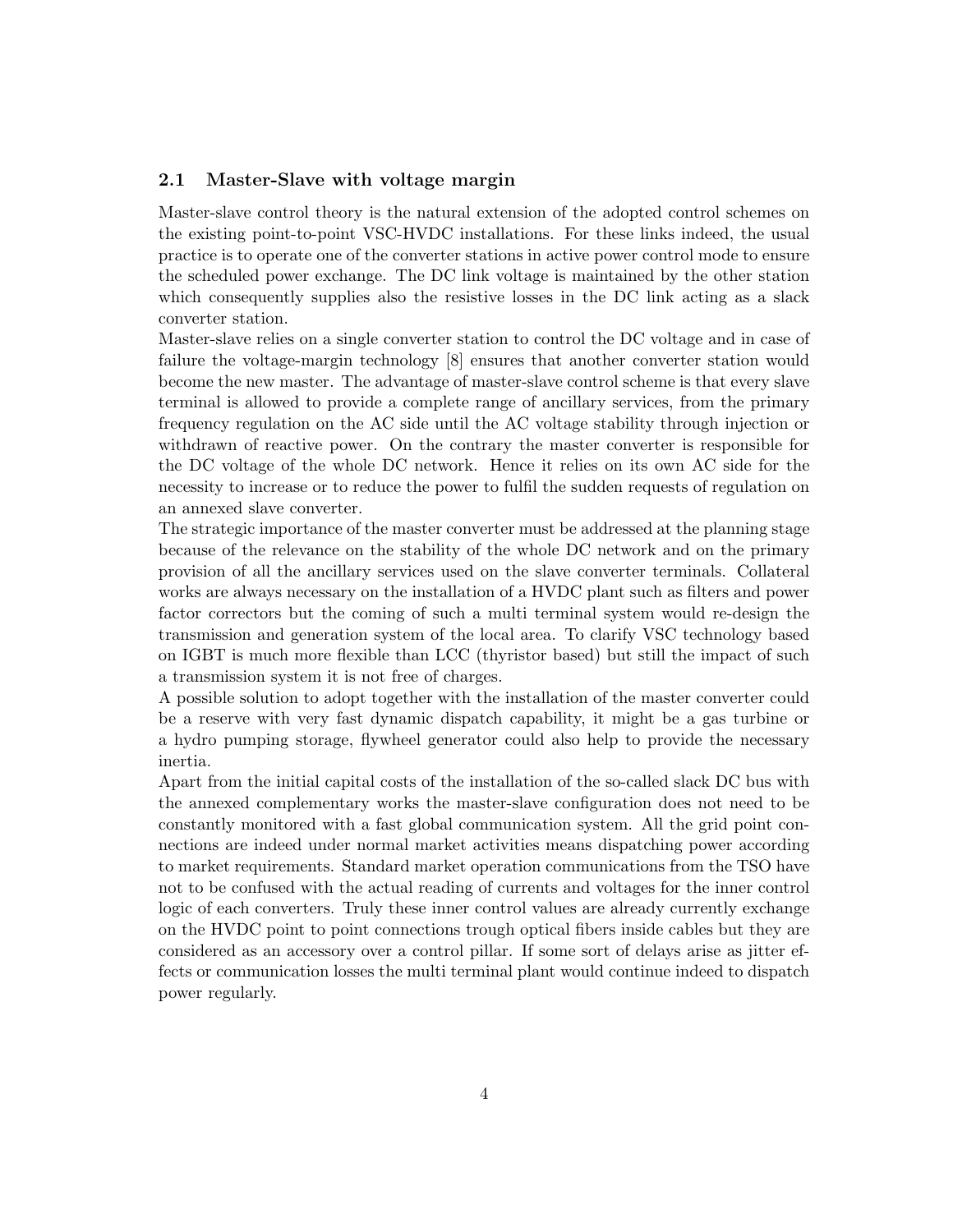#### <span id="page-5-0"></span>2.2 Autonomous power sharing with frequency control

As stated above the original DC voltage droop control fitted with the initial characterisation of the not-programmable renewable energy resources. They indeed were considered as protected from a market largely dominated by conventional power plants hence a priority of dispatch was largely applied. A first evolution from the initial droop scheme was autonomous power sharing proposing that the droop coefficient shall be calculated based on a function of the normalized available headroom of each converter. This evolution envisages the use of the previous avoided global fast communication system. Here the intrinsic necessity of the communication system need to be guaranteed for the entire lifespan of the transmission system. Naturally the failure of this system is not parallel with for example the transmission cable failure hence the Mean Time Before Failure (MTBF) of the compound serial failures is higher by definition.

Autonomous power sharing scheme is still not capable to provide ancillary services hence in order to change the power sharing amongst different converter stations for the frequency support of the adjacent AC systems, the real power reference of the converter stations must be modified. Here it is considered the proposal from [\[7\]](#page-8-6) where a supplementary frequency droop control is adopted on the active power references.

The main advantage of this proposal is that there is not a main converter station acting as a master hence theoretically the impact of such an installation would not see any difference between the all terminals. The used conditional wants to point out that the ratio behind this droop system is that rather than having a large and potentially unacceptable variation in the frequency of the affected system, there would be relatively small variations of frequency in all the AC systems. The extent of variation of frequency naturally would depend on the nature and size of the disturbance and also on the inertia of the systems [\[9\]](#page-8-8).

#### <span id="page-5-1"></span>3 Case study Denmark as a multi-terminal HVDC system

Taking advantage of the long term concept envisaged in the last Ten Year Network Development Plan (TYNDP) 2016 by ENTSO-E [\[10\]](#page-8-9), it is proposed an appraisal of the mentioned control technologies evaluating the risks associated with their installation on the ENTSO-E concept.

In Figure [2](#page-6-0) it is shown the proposal of a multi-terminal to connect several countries in North Europe around Denmark as shown again in [\[10\]](#page-8-9). The main drivers behind this potential multi-terminal HVDC system are its cost-efficiency, technical advance and reduced stress on the internal HVAC transmission system. The cost-efficiency is emphasized through that the multi-terminal HVDC system would need fewer HVDC converter stations for facilitating the same number of HVDC connectors and the same energy and power transport between the areas.

Adopting an advanced droop control strategy, as the one presented above, it would de-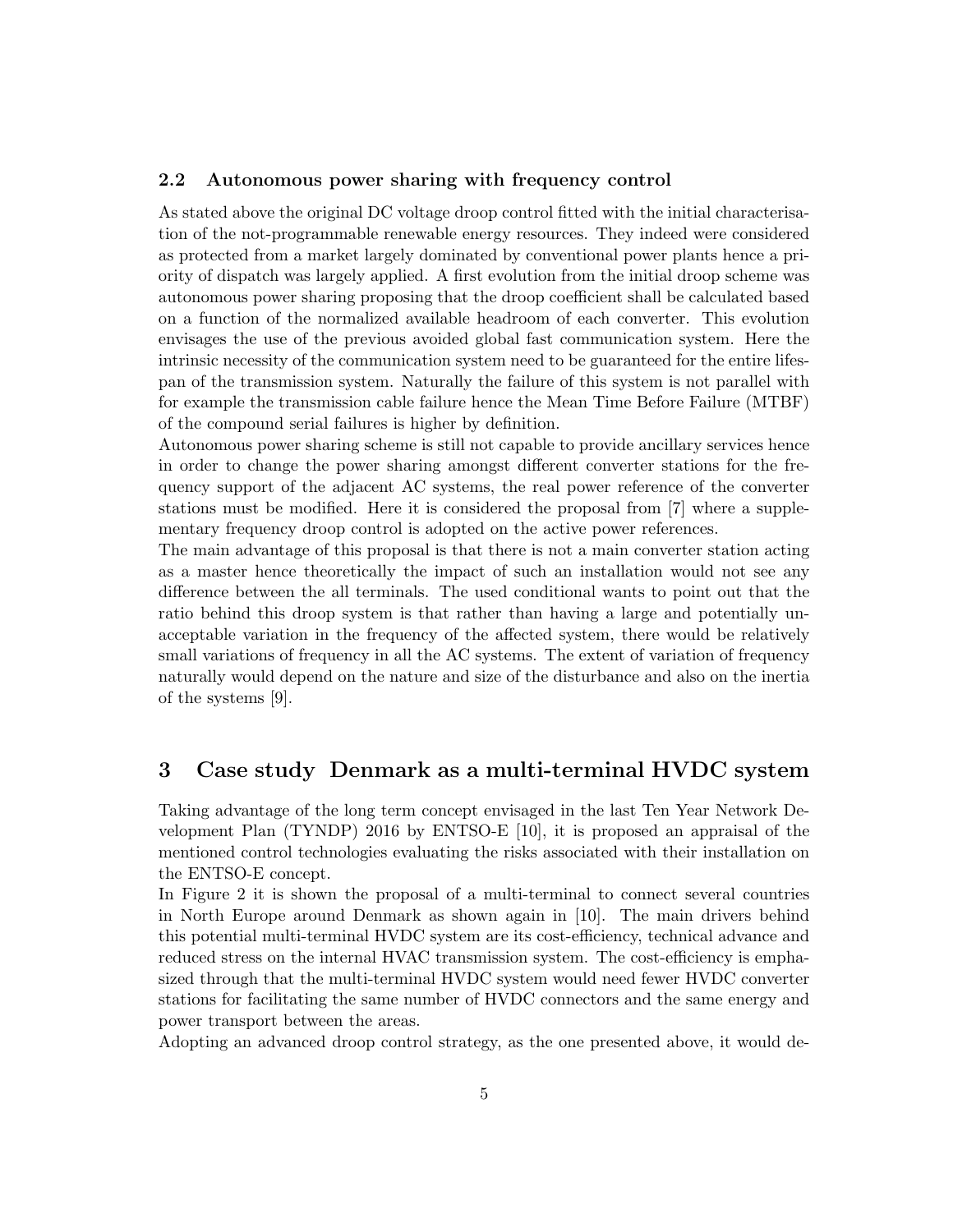

<span id="page-6-0"></span>Figure 2: The map shows Denmark-West (purple) and Denmark-Est (grey) projects as a multi-terminal HVDC system, using five VSC-HVDC stations instead of using seven in a analogous point-to-point configuration. [\[10\]](#page-8-9)

mocratized the system making it almost isotropic. Apart from the different capacity of the connectors in fact the various converter stations are stand-alone in relation to their AC connected grids. Analysing the risk of a severe demand of primary regulation on one terminal it results on a immediate sharing the burden to all the others. None of the AC grids would have been re-designed to provide such fast regulation interventions so the risk would be that to guarantee one network severe stability issue many others AC network would follow.

On the other hand the adoption of a master converter station in the proposed system in Figure [2](#page-6-0) would mean to choose the strongest grid to be connected with it in order to have the highest short circuit ratio needed for the provision of the grid support services to all the other slave converters. Taking for granted that the adoption of such a system would mean to engineer the grid in order to support the master station the major risk associated would be the sudden lack of it. The voltage margin method as discussed above would nominate automatically a pre-defined new master. However it is very difficult to imagine that a new master would have been designed to sustain the provision of support services itself hence the lack of the master must be sustained with an immediate provision of emergency manoeuvres on each grid connected, such as the activation of some fast conventional generation plants or curtailing renewable energy sources in order to keep a reserve.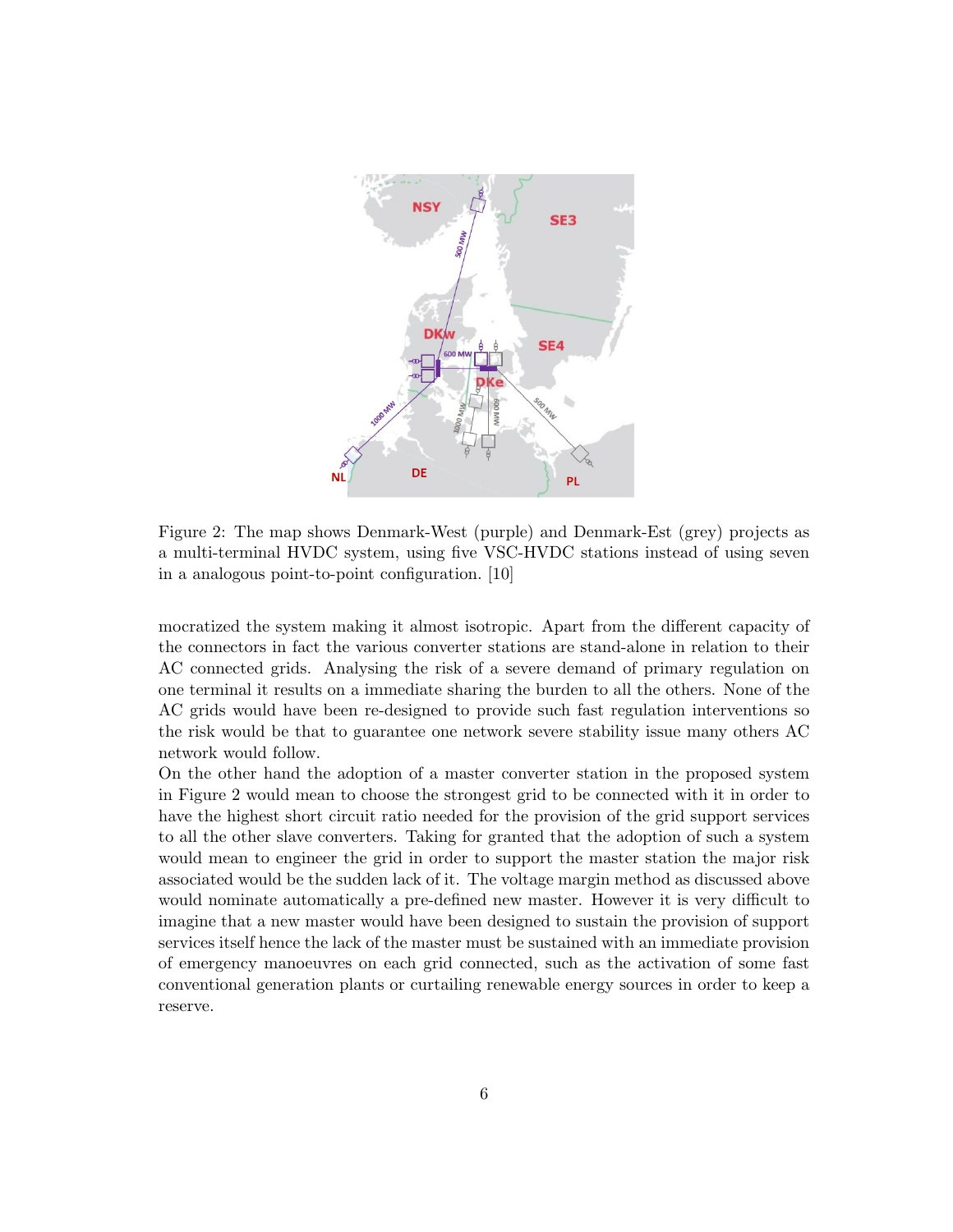#### <span id="page-7-0"></span>4 Conclusion and future recommendations

The present short essay wanted to provide a starting stage of a complete risk assessment for the choice of the control technology to adopt on the installation of a multi terminals VSC HVDC transmission system. The system analysed visible in Figure [2](#page-6-0) is entirely a transmission system whereas mostly the multi terminal DC system are considered for the collection of dispersed renewable energy resources. This should be read as the impelling necessity of the various TSOs to solve the inevitable upcoming primary regulation shortage.

Having analysed the two control logic impacts on the installation of a multi-terminal it is now possible to point out some basic economical principles. Differently from many other fields where control logic can simply be changed along the way or even during the operations, here the choice has a considerable clout.

From the perspective of the initial capital costs the solution with the DC voltage droop control might be preferable whereas the solution with a master converter station would be the one with the lowest operational costs because of lower monitoring necessities.

The size of the considered system could demand for the application of the Arrow-Lind theorem in which the social cost of the risk tends to zero as the population tends to infinity, so that projects can be evaluated on the basis of expected net benefit alone. Unfortunately one of the conditions to fulfil is that the government initially pays all costs, distributing the net returns subsequently through changes in the level of taxes [\[11\]](#page-9-0). It is clear that the actual fiscal condition experienced by European countries, in which the budgets are affected by continuous restrictions, need that the risk analyses for the decision making to be as much as possible rigorous and science based.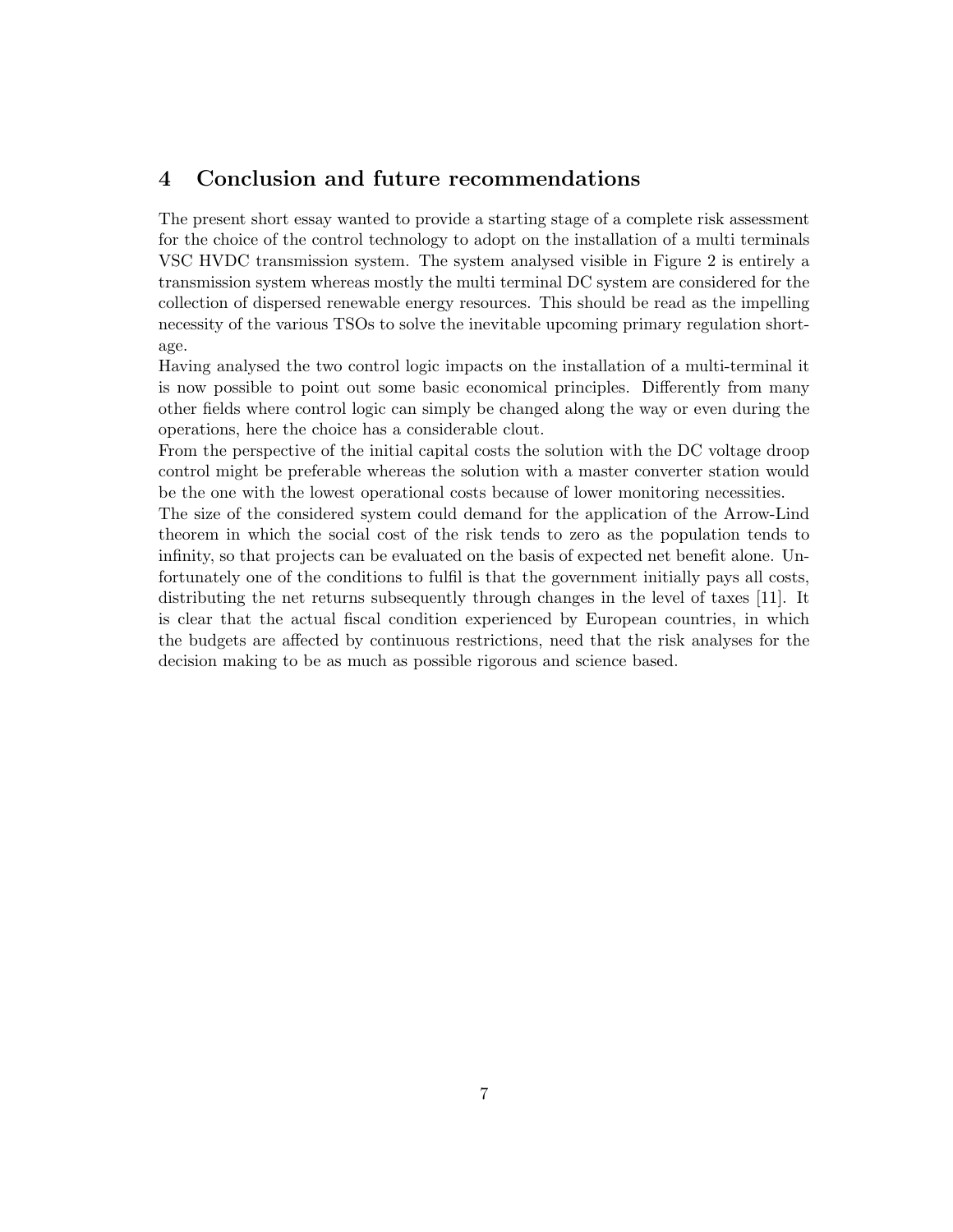#### References

- <span id="page-8-0"></span>[1] SCB4 committee of CIGRE, "VSC Transmission,", TB 269 2005 SC B4 WG B4.37, Last Accessed: February  $20^{th}$ , 2016. [Online]. Available: [http://b4.](http://b4.cigre.org/Publications/Technical-Brochures/TB-269-2005-SC-B4-WG-B4.37-VSC-Transmission) [cigre.org/Publications/Technical-Brochures/TB-269-2005-SC-B4-WG-B4.](http://b4.cigre.org/Publications/Technical-Brochures/TB-269-2005-SC-B4-WG-B4.37-VSC-Transmission) [37-VSC-Transmission](http://b4.cigre.org/Publications/Technical-Brochures/TB-269-2005-SC-B4-WG-B4.37-VSC-Transmission)
- <span id="page-8-1"></span>[2] European Network of Transmission System Operators for Electricity, "10 year Network Development Plan 2014," Last Accessed: January  $29^{th}$ . 2016. [Online]. Available: [https://www.entsoe.eu/major-projects/](https://www.entsoe.eu/major-projects/ten-year-network-development-plan/tyndp-2014/Documents/TYNDP%202014_FINAL.pdf) [ten-year-network-development-plan/tyndp-2014/Documents/TYNDP%202014\\_](https://www.entsoe.eu/major-projects/ten-year-network-development-plan/tyndp-2014/Documents/TYNDP%202014_FINAL.pdf) [FINAL.pdf](https://www.entsoe.eu/major-projects/ten-year-network-development-plan/tyndp-2014/Documents/TYNDP%202014_FINAL.pdf)
- <span id="page-8-2"></span>[3] European Network of Transmission System Operators for Electricity, "Final draft Network Code on HVDC connections - October 2015," Last Accessed: February  $18^{th}$ , 2016. [Online]. Available: [https://www.entsoe.eu/Documents/Network%20codes%](https://www.entsoe.eu/Documents/Network%20codes%20documents/NC%20HVDC/HVDC_110915_Final_Provisional_Voted.pdf) [20documents/NC%20HVDC/HVDC\\_110915\\_Final\\_Provisional\\_Voted.pdf](https://www.entsoe.eu/Documents/Network%20codes%20documents/NC%20HVDC/HVDC_110915_Final_Provisional_Voted.pdf)
- <span id="page-8-3"></span>[4] Jan Hromadko, "Germany's E.ON to Shut Down Nuclear Reactor Early," The Wall Street Journal,  $28<sup>t</sup>h$  March, 2014 [Online]. Available:  $http://www.wsj.com/$ [articles/SB10001424052702304418404579467023883510280](http://www.wsj.com/articles/SB10001424052702304418404579467023883510280)
- <span id="page-8-4"></span>[5] Reuters report, "Sweden nears deal to phase out nuclear tax over four years - report," Reuters, May  $31^{st}$ , 2016, [Online]. Available: [http://www.reuters.com/article/](http://www.reuters.com/article/sweden-nuclearpower-tax-idUSL8N18S186) [sweden-nuclearpower-tax-idUSL8N18S186](http://www.reuters.com/article/sweden-nuclearpower-tax-idUSL8N18S186)
- <span id="page-8-5"></span>[6] Lie Xu, Liangzhong Yao and M. Bazargan, "DC grid management of a multi-terminal HVDC transmission system for large offshore wind farms," in Sustainable Power Generation and Supply, SUPERGEN '09, pp.1-7, 6-7 April 2009
- <span id="page-8-6"></span>[7] N. R. Chaudhuri, R. Majumder and B. Chaudhuri, "System Frequency Support Through Multi-Terminal DC (MTDC) Grids," in IEEE Transactions on Power Systems, vol. 28, no. 1, pp. 347-356, Feb. 2013.
- <span id="page-8-7"></span>[8] T. Nakajima, and S. Irokawa, "A control system for HVDC transmission by voltage sourced converters," in Power Engineering Society Summer Meeting, IEEE, 1999, vol.2, pp.1113-1119
- <span id="page-8-8"></span>[9] N. Chaudhuri, B. Chaudhuri, R. Majumder and A. Yazdani, "Multi-terminal Direct-Current Grids: Modeling, Analysis, and Control," Wiley 2014, ISBN 9781118729106
- <span id="page-8-9"></span>[10] European Network of Transmission System Operators for Electricity, "Regional Investment Plan 2015 North Sea region - 30 October 2015," Last Accessed: February 18th, 2016. [Online]. Available: [https://www.entsoe.eu/Documents/TYNDP%](https://www.entsoe.eu/Documents/TYNDP%20documents/TYNDP%202016/rgips/Regional%20Investment%20Plan%202015%20-%20RG%20NS%20-%20Final.pdf) [20documents/TYNDP%202016/rgips/Regional%20Investment%20Plan%202015%](https://www.entsoe.eu/Documents/TYNDP%20documents/TYNDP%202016/rgips/Regional%20Investment%20Plan%202015%20-%20RG%20NS%20-%20Final.pdf) [20-%20RG%20NS%20-%20Final.pdf](https://www.entsoe.eu/Documents/TYNDP%20documents/TYNDP%202016/rgips/Regional%20Investment%20Plan%202015%20-%20RG%20NS%20-%20Final.pdf)